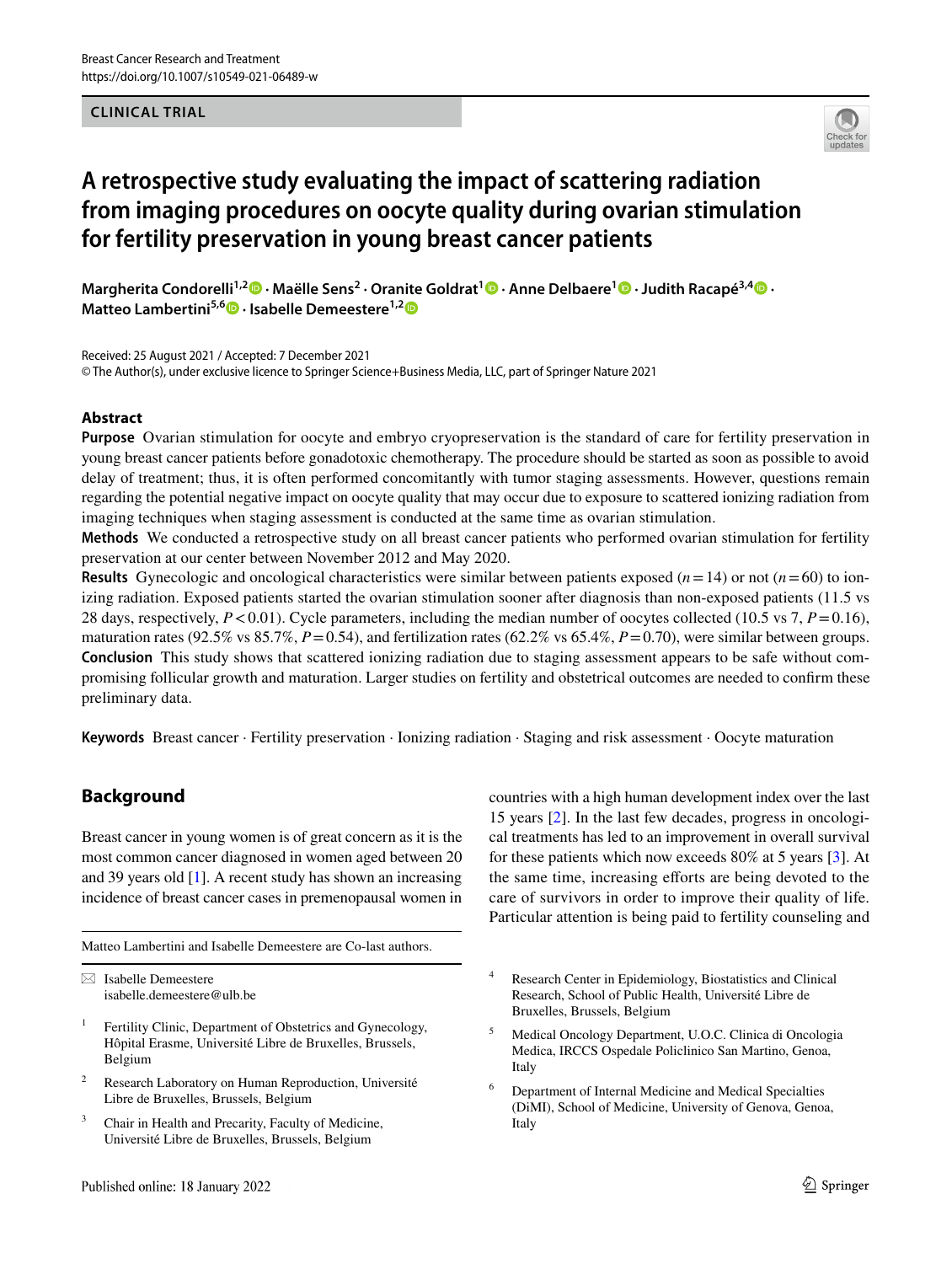to the implementation of fertility preservation programs for younger cancer patients. Several international oncological and reproductive scientifc societies have highlighted the importance of such programs in recent guidelines [[4–](#page-6-3)[8](#page-6-4)]. The frst option recommended to preserve fertility in breast cancer patients is the cryopreservation of oocytes and/or embryos after letrozole-associated controlled ovarian stimulation [\[7](#page-6-5), [8\]](#page-6-4). This approach has been proven to be safe and as efficient as standard ovarian stimulation protocols  $[9]$  $[9]$ .

Once the diagnosis of breast cancer is confrmed, an oncological staging assessment is performed to exclude metastasis using various radiological exams, such as thoraco-abdominal scan, bone scan, and positron emission tomography (PET)-CT [[9,](#page-6-6) [10](#page-6-7)]. In addition, an echocardiographic or multi-gated acquisition (MUGA) scan is recommended to exclude any existing cardiac pathology when patients are candidates for anthracycline and/or trastuzumab treatment [\[10\]](#page-6-7). During these exams, a small quantity of scattered radiation can be absorbed by the pelvis and consequently reach the ovaries. In the early setting, oncologists generally start chemotherapy as soon as the staging assessment is completed. Thus, the lapse of time during the staging assessment is of great value for the fertility specialist, who needs an average of 2 weeks to complete the ovarian stimulation cycle before (neo)adjuvant therapy [\[5](#page-6-8)]. Previous study did not observe delay related to fertility preservation procedure before the start of (neo)adjuvant therapy [[11](#page-6-9)], but it may occur and have potential detrimental oncological consequences if the ovarian stimulation cycle started after completion of the staging and risk assessment.

Although the option of starting ovarian stimulation as soon as possible is recommended and usually offered, concerns have also been raised regarding the potential negative impact of imaging procedures using ionizing radiation and/ or nuclides on the performance of embryo/oocyte cryopreservation. Early preclinical studies on murine models showed a signifcant increase in the number of malformations in the litter when mice were exposed to radiation or cyclophosphamide 3 weeks before conception, corresponding to the follicular growth phase [[12,](#page-6-10) [13](#page-6-11)]. In contrast to primordial follicles that have a high sensitivity to gonadotoxic treatment and rapidly go into apoptosis, oocytes progressing beyond prophase at the fnal stage seem to have a high tolerance for DNA damage with possible consequences on the offspring  $[14, 15]$  $[14, 15]$  $[14, 15]$ . Sublethal damage to oocytes in growing stage follicles and defects in DNA repair mechanisms may lead to hereditary disorders, fetal malformations, or in-utero death [[13](#page-6-11)]. As the time for a follicle to grow from the primordial stage to the preovulatory stage in humans is estimated to be around 220 days [[16\]](#page-6-14), it is recommended that women avoid conceiving for at least 1 year following treatment to avoid oocyte exposure during the growing phase and allow DNA repair mechanisms to occur [\[13,](#page-6-11) [16](#page-6-14)]. In this context, the question of the efect of scattered radiation during the fertility preservation procedure appears to be particularly relevant but has never been investigated.

This study aimed to compare the impact of scattered radiation during staging and risk assessment on the performance of ovarian stimulation for fertility preservation in a cohort of young women with newly diagnosed breast cancer.

# **Materials and methods**

### **Study design and patients**

This was a retrospective study including all breast cancer patients who underwent ovarian stimulation for fertility preservation prior to chemotherapy at CUB-Hôpital Erasme between the 29th of November 2012 and May 1st, 2020. Ovarian stimulation was conducted using a random start antagonist protocol, with simultaneous administration of letrozole 5 mg/day until the ovulation trigger, as previously described [[17](#page-6-15)]. Patients with metastatic breast cancer, or a previously diagnosed neoplasia, or aged over 41 years were excluded. Patients who were exposed to any one of the imaging procedures releasing ionizing radiation during ovarian stimulation (PET scan, bone scan, CT scan, and/or MUGA scan) were included in the exposed group. Patients who completed their staging and risk assessment before starting ovarian stimulation or after oocytes collection were included in the non-exposed group. In this group, patients did not undergo any of the above-mentioned imaging procedures involving ionizing radiation during ovarian stimulation. Ionizing radiation techniques difered according to the markers used: fuorodeoxyglucose labeled with fuorine 18  $(^{18}F-FDG)$  and a low-dose total body scanner was used for PET scan, red blood cells labeled with Technetium 99  $(^{99}$ Tc-RBC) was used for MUGA scan, and methyl diphosphonate labeled with  $99Tc$  ( $99Tc-MDP$ ) was used for bone scan. We extrapolated the scattered pelvic irradiation doses based on the existing literature on conceptus dosage in pregnant women, taking into account the highest estimate as follows: 25 mGy for a thoraco-abdominal CT  $[18]$ , 20 mGy for a PET scan  $[18]$  $[18]$ , 5 mGy for a bone scan  $[19]$  $[19]$ , and 0.5 mGy for a MUGA scan [[18\]](#page-6-16). Data were collected from the electronic medical records from CUB-Hôpital Erasme and/or the referring centers. Data were registered and managed using the REDCap software.

#### **Statistical analyses**

Statistical analyses were performed using IBM SPSS Statistics 27.0 (Armonk, NY, USA) and Stata 16.0 software (Stata Corporation, Texas, USA). The primary endpoint to evaluate the performance of the ovarian stimulation cycle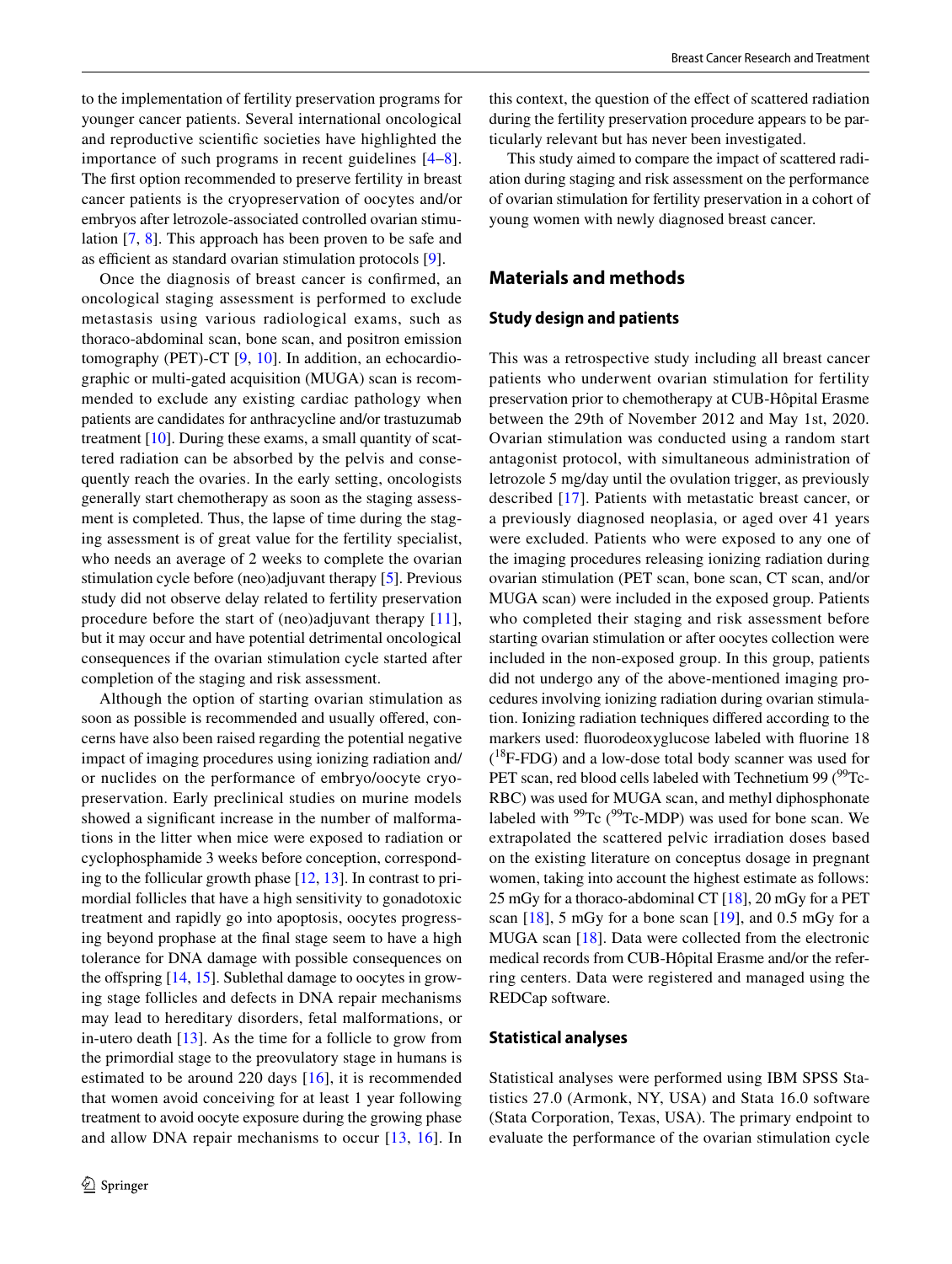was the comparison of collected mature oocytes between exposed and non-exposed groups. Continuous variables are reported as means and standard deviations (SD) for symmetrical distributions or medians and ranges (minimum–maximum values) for asymmetrical distributions and compared using Student's *T* test or the Mann–Whitney–Wilcoxon test according to the distribution of variables. Fisher's exact test was used for categorical variables. The association between the number of mature oocytes and the possible explanatory variables was analyzed using a negative binomial regression model (overdispersion). Incidence rate ratios are presented with their 95% confdence intervals (CIs). Univariate and multivariate models were constructed including exposure to imaging procedures releasing ionizing radiation, age, anti-Müllerian hormone (AMH), and germline *BRCA* pathogenic variants. A  $P$ -value < 0.05 was considered statistically significant.

# **Results**

Between the 29th of November 2012 and the 1st of May 2020, 82 breast cancer patients underwent ovarian stimulation for fertility preservation. A total of 8 patients were excluded for premature LH surge/premature triggering  $(n=4)$ , non-compliance to the ovarian stimulation protocol  $(n=2)$ , fertility preservation for breast cancer relapse  $(n=1)$ , and expression of formal refusal communicated to the institution to use their clinical data for clinical trials  $(n=1)$ . Among the 74 patients included in the study, 14 patients were exposed to at least one imaging procedure involving ionizing radiation during ovarian stimulation (exposed group) and 60 patients had already had their staging and risk assessment before starting ovarian stimulation (non-exposed group).

Exposed and non-exposed patients had similar baseline and oncological characteristics, except for BMI at diagnosis (median BMI of 24.4 and 22.1 in exposed and nonexposed groups, respectively;  $P = 0.04$ ) (Tables [1](#page-3-0), S1). Mean age at diagnosis was 31.2 years in the exposed cohort and 32.6 years in the non-exposed cohort  $(P=0.21)$ . A total of 23 patients (31.1%) had children at the time of diagnosis. Ovarian reserve was similar in both cohorts, with a median AMH level of 2.5 µg/L (range 0.2–13) in the exposed group, compared to  $1.9 \mu g/L$  (range  $0.3-7.1$ ) in the non-exposed group  $(P = 0.20)$  (Table [2](#page-4-0)).

The majority of the patients had a stage 2 tumor (57.1% and 50% in the exposed and non-exposed groups, respectively), without nodal invasion (71.4% and 60% in the exposed and non-exposed group, respectively), with positive hormone receptors (57.1% and 63.3% in the exposed and non-exposed cohort, respectively) and HER2-negative status (71.4% and 66.7% in the exposed and non-exposed group, respectively) (Table [1](#page-3-0)).

#### **Radiation exposure**

Among the 14 exposed patients, 5 (35.7%) underwent a PET scan, 9 (64.3%) a bone scan, 2 (14.3%) a CT scan, and 1 patient underwent a MUGA scan (7.1%) during the ovarian stimulation cycle. Four patients underwent two imaging procedures during the ovarian stimulation cycle and one patient underwent three imaging procedures (Table S2).

The mean time between the beginning of ovarian stimulation and the frst ionizing radiation exposure was 3.9 days (range 0–7). The mean time between frst exposure and oocyte collection was 8.7 days (range 4–12). Taking into account the highest estimated scattering dose according to the literature [[18](#page-6-16), [19\]](#page-7-0), patients were exposed to a median pelvic radiation exposure of 0.7 mGy (range 0.5–45.5).

#### **Fertility preservation outcomes**

All the patients exposed to ionizing radiation had one ovarian stimulation cycle, while 9 out of 60 patients in the nonexposed group had two consecutive stimulation cycles. The median time between diagnosis and the beginning of the frst ovarian stimulation cycle was shorter in the exposed cohort (11.5 days, range 5–33) than in the non-exposed group (28 days range  $1-164$ ) ( $P < 0.01$ ). The characteristics of the ovarian stimulation cycles were similar in both groups (Table [2\)](#page-4-0). hCG triggering was used at the beginning of the protocol and then replaced by GnRH analogs [[17\]](#page-6-15).

Median number of collected oocytes was similar in both groups (10.5 versus 7 in the non-exposed and exposed group, respectively;  $P = 0.16$ ) as well as the maturation rate (92.5% versus 85.7% in the exposed and non-exposed groups, respectively;  $P = 0.54$ ). Incidence rate ratios (IRR) of ionizing radiation exposure on the number of mature oocytes were 1.37 (IC 0.94–2.0;  $P = 0.10$ ) in the univariate model and 1.13 (IC  $0.77-1.65$ ;  $P = 0.53$ ) in the multivariate model. The increasing exposure dose was not associated with a decrease in the number of oocytes collected (Suppl Fig. 1).

Age (IRR0.95; IC 0.91–0.99; *P*=0.02) and AMH (IRR 1.18; IC 1.09–1.28; *P*<0.0001) were both signifcantly associated with the number of mature oocytes in the univariate model. AMH was still signifcantly associated with the number of mature oocytes collected in the multivariate model (IRR 1.16; IC 1.07–1.27; *P*=0.001), while age was not (IRR 0.98; IC 0.94–1.02;  $P = 0.40$ ). In contrast, the presence of a germline *BRCA* pathogenic variant was not signifcantly associated with the number of mature oocytes collected in the univariate and multivariate models, respectively (IRR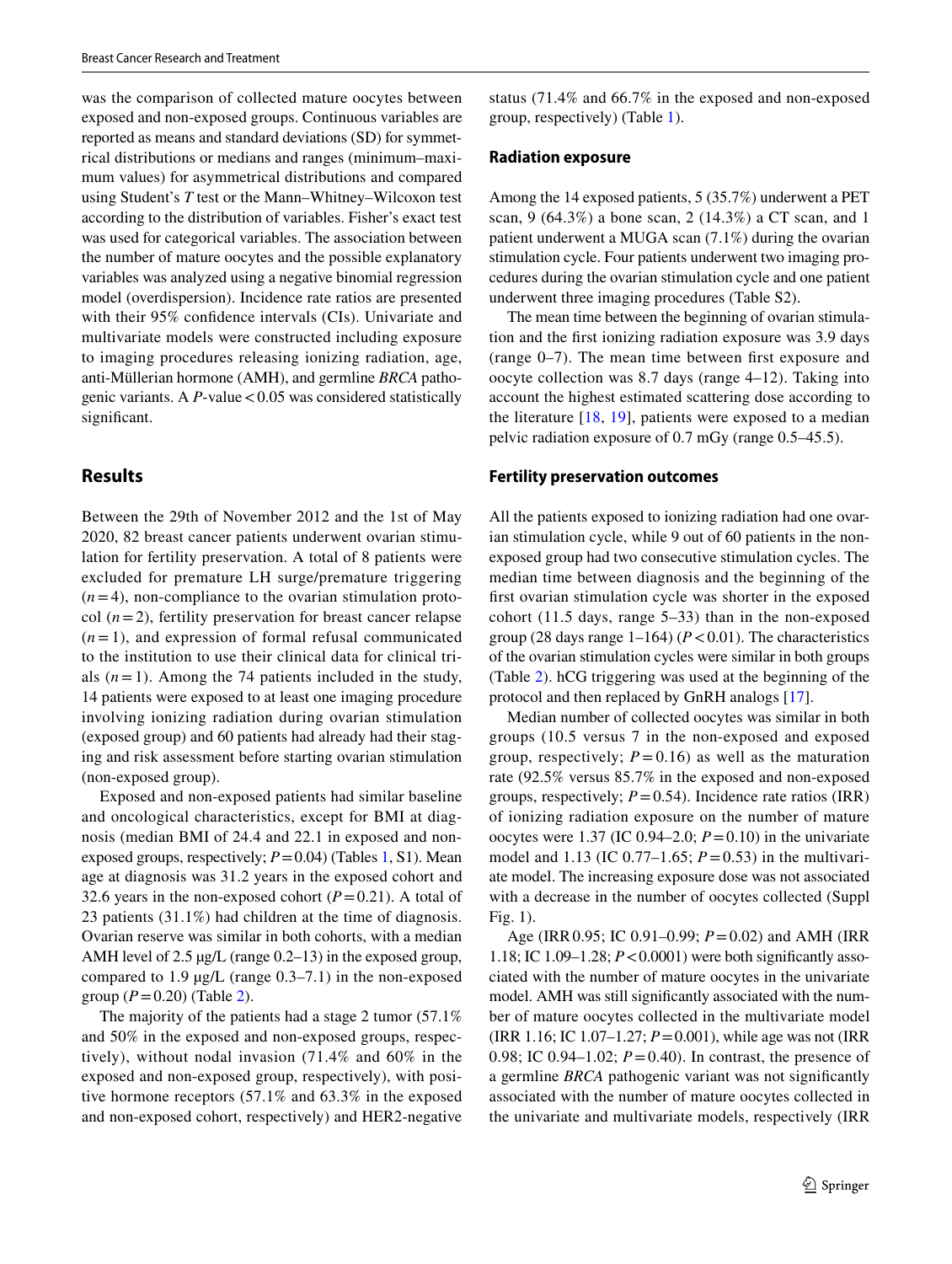|                                          | Ionizing radiation exposed<br>cohort $(n=14)$ | Non-exposed cohort<br>$(n=60)$ | $P$ value |
|------------------------------------------|-----------------------------------------------|--------------------------------|-----------|
| Mean age at diagnosis (SD)               | 31.2(3.4)                                     | 32.6(4.0)                      | 0.21      |
| <i>BRCA</i> pathogenic variants— $n$ (%) | 5(35.7)                                       | 9(15.0)                        | 0.12      |
| Of which                                 |                                               |                                |           |
| <b>BRCA1</b>                             | 3(21.4)                                       | 5(8.3)                         |           |
| <b>BRCA2</b>                             | 2(14.3)                                       | 4(6.7)                         |           |
| Histology— $n$ (%)                       |                                               |                                | 0.72      |
| Ductal carcinoma                         | 13 (92.9)                                     | 54 (90.0)                      |           |
| Lobular carcinoma                        | 0(0)                                          | 1(1.7)                         |           |
| Other                                    | 0(0)                                          | 1(1.7)                         |           |
| Unknown                                  | 1(7.1)                                        | 2(3.3)                         |           |
| Tumor grade— $n$ (%)                     |                                               |                                | 0.06      |
| $1 - 2$                                  | 1(7.1)                                        | 22(36.7)                       |           |
| 3                                        | 13 (92.9)                                     | 36(60.0)                       |           |
| Unknown                                  | 0(0)                                          | 2(3.3)                         |           |
| Tumor size— $n$ (%)                      |                                               |                                | 0.85      |
| T1                                       | 4(28.6)                                       | 22(36.7)                       |           |
| T <sub>2</sub>                           | 8(57.1)                                       | 30(50)                         |           |
| $T3-T4$                                  | 2(14.3)                                       | 8(13.3)                        |           |
| Nodal status— $(\%)$                     |                                               |                                | 0.63      |
| N <sub>0</sub>                           | 10(71.4)                                      | 36(60.0)                       |           |
| $N1-N3$                                  | 4(28.6)                                       | 22(36.7)                       |           |
| Unknown                                  | 0(0)                                          | 2(3.3)                         |           |
| Hormone receptor status— $n$ (%)         |                                               |                                | 0.76      |
| ER and/or PR positive                    | 8(57.1)                                       | 38 (63.3)                      |           |
| ER and PR negative                       | 6(42.9)                                       | 22 (36.7)                      |           |
| HER2 status— $n$ $(\%)$                  |                                               |                                | 1.00      |
| HER2 negative                            | 10(71.4)                                      | 40(66.7)                       |           |
| HER2 positive                            | 4(28.6)                                       | 20(33.3)                       |           |

*HER2* human epidermal growth factor receptor 2; *ER* estrogen receptor; *PR* progesterone receptor

0.92; IC 0.62–1.36; *P*=0.67 and IRR 1.06; IC 0.72–1.56;  $P = 0.75$ ) (Table [3\)](#page-5-0).

A total of 45 and 132 mature oocytes were fertilized in the exposed and non-exposed groups, respectively. Fertilization rates were similar in both groups (Table [2](#page-4-0)).

#### **Oncological and fertility outcomes**

<span id="page-3-0"></span>**Table 1** Breast cancer characteristics

Patients had a median follow-up of 3.7 years from breast cancer diagnosis (range 0.8–7.5). Twelve and 58 patients had at least 1 year of follow-up after treatment in the exposed and non-exposed groups, respectively. Three patients out of 14 in the exposed cohort experienced a relapse (21.4%) compared to 6 out of 60 (10%) in the non-exposed cohort  $(P=0.4)$  (Table S2). No patients died in the exposed cohort, while there was one death in the non-exposed cohort (1.7%).

Among exposed patients, none returned to the clinic to recover cryopreserved material or had a pregnancy after their breast cancer. In the non-exposed cohort, 11 patients out of 60 (18.3%) used their frozen oocytes  $(n=4)$ , embryo  $(n=6)$ , or both  $(n=1)$  to achieve pregnancy. The mean time between fertility preservation and oocyte/embryo thawing was  $3.4 \pm 1.5$  years. Mean survival rates after thawing were 55.6% for the oocytes (10/18) and 84.6% for the embryos (11/13). Fifteen embryos were transferred into 10 patients and 10 pregnancies were obtained (implantation rate 66.7%) leading to 5 live births, 3 miscarriages, and 2 ongoing pregnancies. All patients who received an embryo transfer from cryopreserved oocytes/embryos had at least one positive hCG test (10/10). In addition, 7 patients had at least one spontaneous pregnancy and 2 others became pregnant using fresh oocytes retrieved in IVF/ICSI cycle.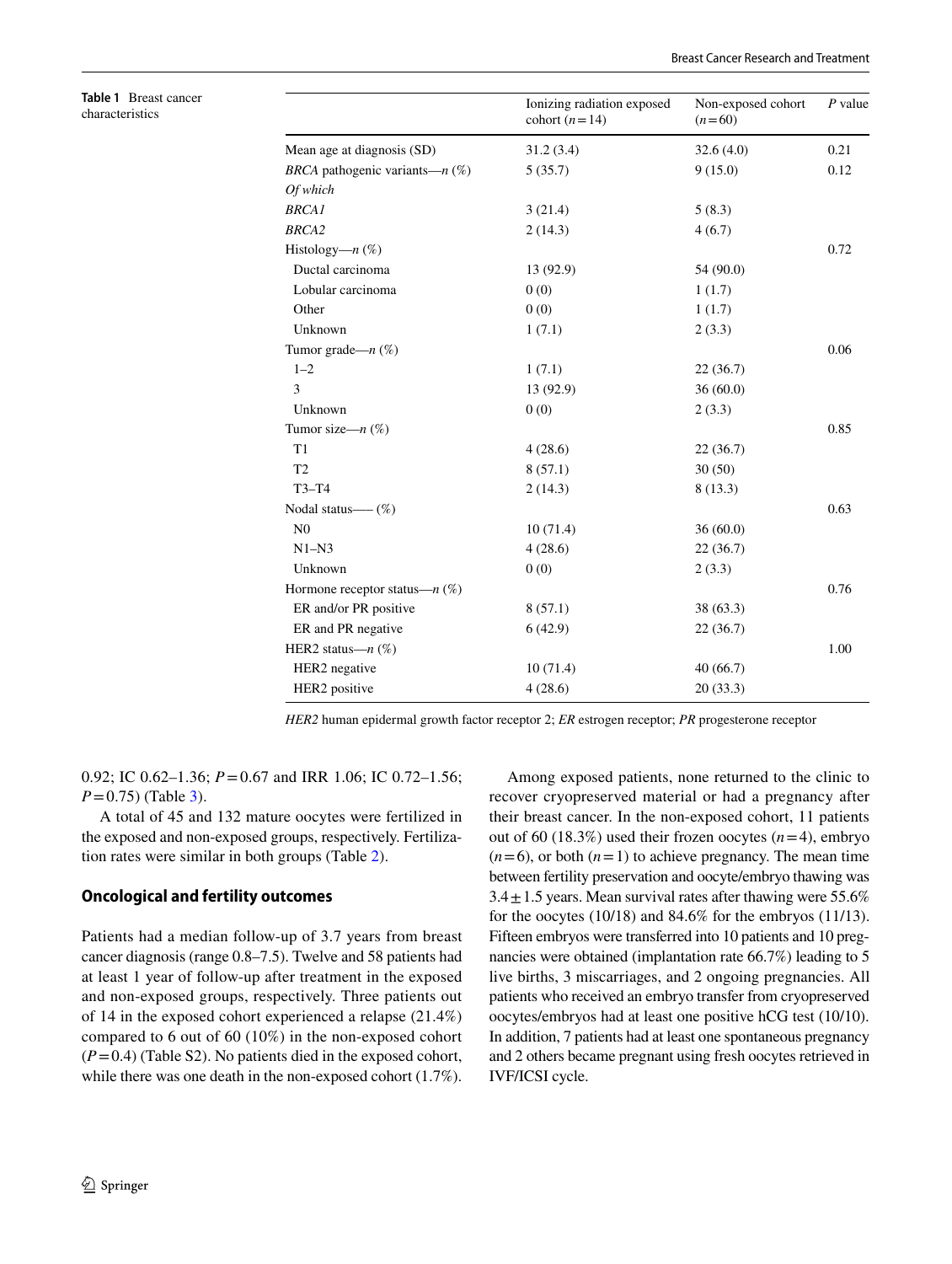#### <span id="page-4-0"></span>**Table 2** Ovarian stimulation and oocyte retrieval

|                                                                               | Ionizing radiation<br>exposed cohort $(n=14)$ cohort $(n=60)$ | Non-exposed    | $P$ value     |
|-------------------------------------------------------------------------------|---------------------------------------------------------------|----------------|---------------|
| Basal AMH (µg/L)—median (range)                                               | $2.5(0.2-13)$                                                 | $1.9(0.3-7.1)$ | 0.20          |
| Number of cycles                                                              | 14                                                            | 69             |               |
| Time between breast cancer diagnosis to day 1 of<br>OS-in days-median (range) | $11.5(5-33)$                                                  | 28 (1–164)     | ${}_{< 0.01}$ |
| Time between imaging and oocyte retrieval, in<br>days-median (range)          | $8.7(4-12)$                                                   | Not applicable |               |
| Type of ovarian stimulation cycle— $n$ (%)                                    |                                                               |                | 0.92          |
| Standard                                                                      | 9(64.3)                                                       | 39 (56.5)      |               |
| Random follicular                                                             | 1(7.1)                                                        | 5(7.2)         |               |
| Random luteal                                                                 | 4(28.6)                                                       | 24 (34.8)      |               |
| Unknown                                                                       | 0(0)                                                          | 1(1.4)         |               |
| Gonadotropins                                                                 |                                                               |                | 0.72          |
| Recombinant FSH— $n$ (%)                                                      | 12(85.7)                                                      | 53 (76.8)      |               |
| HMG— $n$ (%)                                                                  | 2(14.3)                                                       | 16(23.2)       |               |
| Total FSH dose (IU)—mean (SD)                                                 | 2794.6 (892.3)                                                | 2524.1 (950.1) | 0.33          |
| Stimulation, in days-median (range)                                           | $11(8-14)$                                                    | $10(3-16)$     | 0.40          |
| Triggering method— $n$ (%)                                                    |                                                               |                | 0.54          |
| hCG                                                                           | 3(21.4)                                                       | 22 (31.9)      |               |
| GnRH agonists                                                                 | 11(78.6)                                                      | 47(68.1)       |               |
| Data at triggering—median (range)                                             |                                                               |                |               |
| $E2$ (ng/L)                                                                   | 319.8 (95–1345)                                               | 317 (20-1024)  | 0.44          |
| Progesterone $(\mu g/L)$                                                      | $0.8(0.4-2.4)$                                                | $1(0.2 - 5.7)$ | 0.53          |
| Number of follicles $> 18$ mm                                                 | $2.5(1-11)$                                                   | $2(0-7)$       | 0.76          |
| Number of follicles 15–18 mm                                                  | $3(1-17)$                                                     | $4(0-20)$      | 0.82          |
| Number of follicles $< 15$ mm                                                 | $5(1-15)$                                                     | $6(0-24)$      | 0.89          |
| OS outcomes                                                                   |                                                               |                |               |
| Number of oocytes collected—median (range)                                    | $10.5(1-21)$                                                  | $7(0-23)$      | 0.16          |
| Number of oocytes collected—mean (SD)                                         | 11.3(7.4)                                                     | 8.1(5.1)       |               |
| Number of mature oocytes median (range)                                       | $8(1-20)$                                                     | $6(0-19)$      | 0.17          |
| Number of mature oocytes collected-mean (SD)                                  | 9.7(6.9)                                                      | 6.7(4.4)       |               |
| Maturation rate-% median (range)                                              | $92.5(46.2 - 100)$                                            | $85.7(0-100)$  | 0.54          |
| Fertilization outcomes                                                        |                                                               |                |               |
| Total number of oocytes fertilized                                            | 45                                                            | 132            |               |
| Fertilization rate $(\%)$                                                     | 62.2                                                          | 65.4           | 0.70          |
| Total number of frozen embryos                                                | 22                                                            | 89             |               |

*OS* ovarian stimulation; *AMH* anti-Müllerian hormone; *FSH* follicle-stimulating hormone; *HMG* human menopausal gonadotropin; *IU* international units; *SD* standard deviation; *hCG* human chorionic gonadotropin; *GnRH* gonadotropin-releasing hormone

# **Discussion**

In daily practice, patients are referred to the oncofertility unit soon after diagnosis, when disease staging assessment has not been performed yet or is ongoing. The safety of starting the stimulation cycle before completion of staging assessment is a matter of debate as uncertainties remain regarding the impact of scattering ionizing radiation on oocyte quality. Based on the "precautionary principle" and the ALARA ("As Low As Reasonably Achievable") principle, some physicians avoid the exposure of their patients to radiation and radionuclides during ovarian stimulation considering the lack of data, leading to fertility preservation cycles cancellation or postponement of oncological treatment with potential safety consequences.

This pilot study did not show a detrimental impact on the number of mature oocytes collected in breast cancer patients who underwent staging and risk assessment imaging during ovarian stimulation compared to those who had already completed their assessment before starting the ovarian stimulation cycle.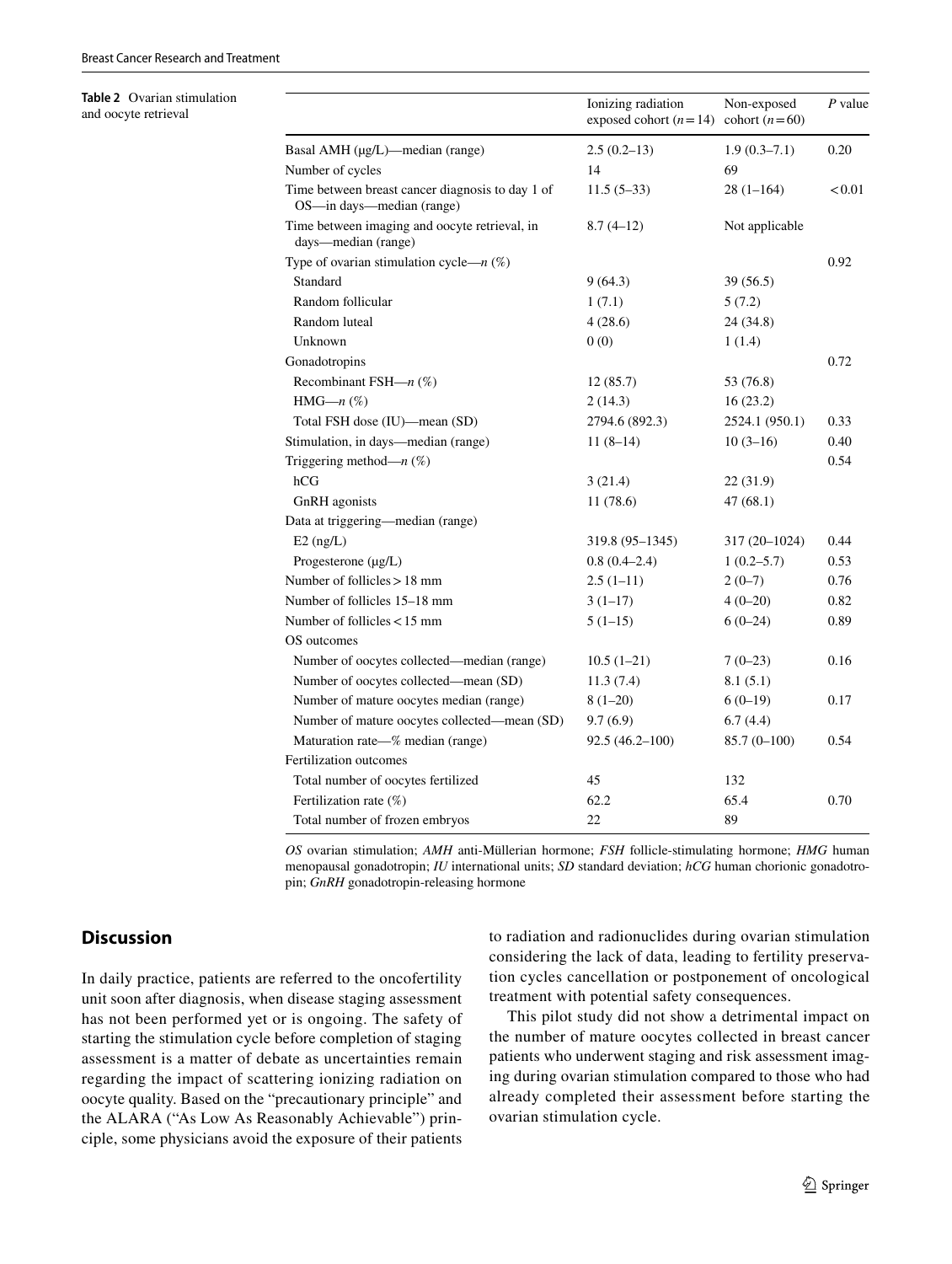<span id="page-5-0"></span>**Table 3** Association between parameters and number of mature oocytes

| Negative binomial                                                    | IRR $(IC95%)$       | $P$ value | aIRR $(IC95%)$      | P value |
|----------------------------------------------------------------------|---------------------|-----------|---------------------|---------|
| <i>Treatment</i><br>Exposed vs non-exposed<br>to ionizing radiation  | $1.37(0.94 - 2.0)$  | 0.10      | $1.13(0.77-1.65)$   | 0.53    |
| Age                                                                  | $0.95(0.91-0.99)$   | 0.02      | $0.98(0.94 - 1.02)$ | 0.40    |
| <b>AMH</b>                                                           | $1.18(1.09-1.28)$   | < 0.0001  | $1.16(1.07-1.27)$   | 0.001   |
| <b>BRCA</b><br><b>BRCA PV vs BRCA</b><br>VUS, negative or<br>unknown | $0.92(0.62 - 1.36)$ | 0.67      | $1.06(0.72 - 1.56)$ | 0.75    |

*IRR* incidence rate ratios; *aIRR* adjusted incidence rate ratios; *AMH* anti-Müllerian hormone; *PV* pathogenic variant; *VUS* variants of unknown signifcance

It is well established that ionizing radiation causes DNA damage through double-strand breaks (DSBs) [[20](#page-7-1)]. Although primordial follicles decrease due to apoptosis following DNA damage, this response is less prevalent in the population of growing follicles [\[14](#page-6-12)]. Sterilizing doses inducing acute premature ovarian insufficiency (POI) was observed after an irradiation doses on the ovaries>20 Gy at birth and decreased with age [\[21](#page-7-2)]. Although low doses of irradiation applied during staging and risk assessment in oncology are not at risk of inducing POI, they could impact the acquisition of oocytes competence in growing follicles. Using a mouse follicular culture model, Jacquet et al. showed that irradiation (2–4 Gy) does not alter follicular growth but has a dose-dependent efect on oocyte maturation progression and on chromosomal aberrations [[22\]](#page-7-3). Others have confrmed that in vitro oocyte maturation completion can be disrupted by toxic agents that induce non-repairable DNA damage, especially DSBs [[23](#page-7-4)]. The block of metaphase I progression associated with DNA damage is due to the activation of specifc checkpoint signals that prevent damaged oocytes from becoming fertilized [[24](#page-7-5)]. Thus, if DSBs occur during ovarian stimulation, it may lead to a decrease in the number of mature oocytes collected.

In experimental studies, extensive apoptosis and primordial follicle depletion were observed after ovarian exposure to 0.45 Gy [\[25](#page-7-6)]. Suh et al. also reported that 3 DSBs occur in oocytes exposed to 0.1 Gy and 10 for exposure to 0.45 Gy [\[25\]](#page-7-6). During staging and risk assessment for breast cancer before chemotherapy, we have estimated that ovaries were exposed to a median of 0.7 mGy (range 0.5–45.5), which is lower than doses required to induce signifcant oocyte DNA damage. Therefore, many centers assume that staging assessment can be performed during ovarian stimulation, although no study was available until now to confrm the safety of this practice.

This study provides reassuring preliminary data on the safety of oocyte collection when staging and risk assessment has been conducted during ovarian stimulation. The major limitation of the study was the limited number of patients included. However, the most relevant parameters that could impact the number of mature oocytes such as the age or the ovarian reserve were similar in both groups. Patients in the exposure group had a higher median BMI but it is unlikely that it constitutes a major bias for the interpretation of the data. Fertilization rates were similar in both cohorts, but no patients in the exposed cohort have used the cryopreserved material to achieve pregnancy yet. Although we did not observe any detrimental effects of staging assessment during ovarian stimulation on oocyte maturation rate and fertilization capacity, additional studies on fertility and obstetrical outcomes are needed to further confrm these fndings. Considering these limitations, it is recommended to limit overlap with particularly high-exposure imaging as much as possible during ovarian stimulation and to increase liquid intake to avoid prolonged exposure to nuclides in the bladder (i.e., close to the ovaries) when used.

## **Conclusion**

The choice of the best fertility preservation strategy for oncological patients has to take into account several factors, one of them being the lapse of time available before starting chemotherapy or any gonadotoxic treatment. It is usually recommended to start the fertility treatment as soon as possible in order to avoid any delay of chemotherapy in the neoadjuvant setting. This study showed that starting ovarian stimulation while patients still have to complete their staging and risk assessment does not appear to be detrimental in terms of number of mature oocytes collected. This serves as a proof-of-concept study that supports the hypothesis that ovarian stimulation can be started soon after the initial diagnosis and treatment decision, irrespective of staging assessment. These data also highlight the importance of collecting information on the use of imaging procedures during ovarian stimulation in order to expand our knowledge of the potential impact of these procedures on human oocytes in large prospective trials.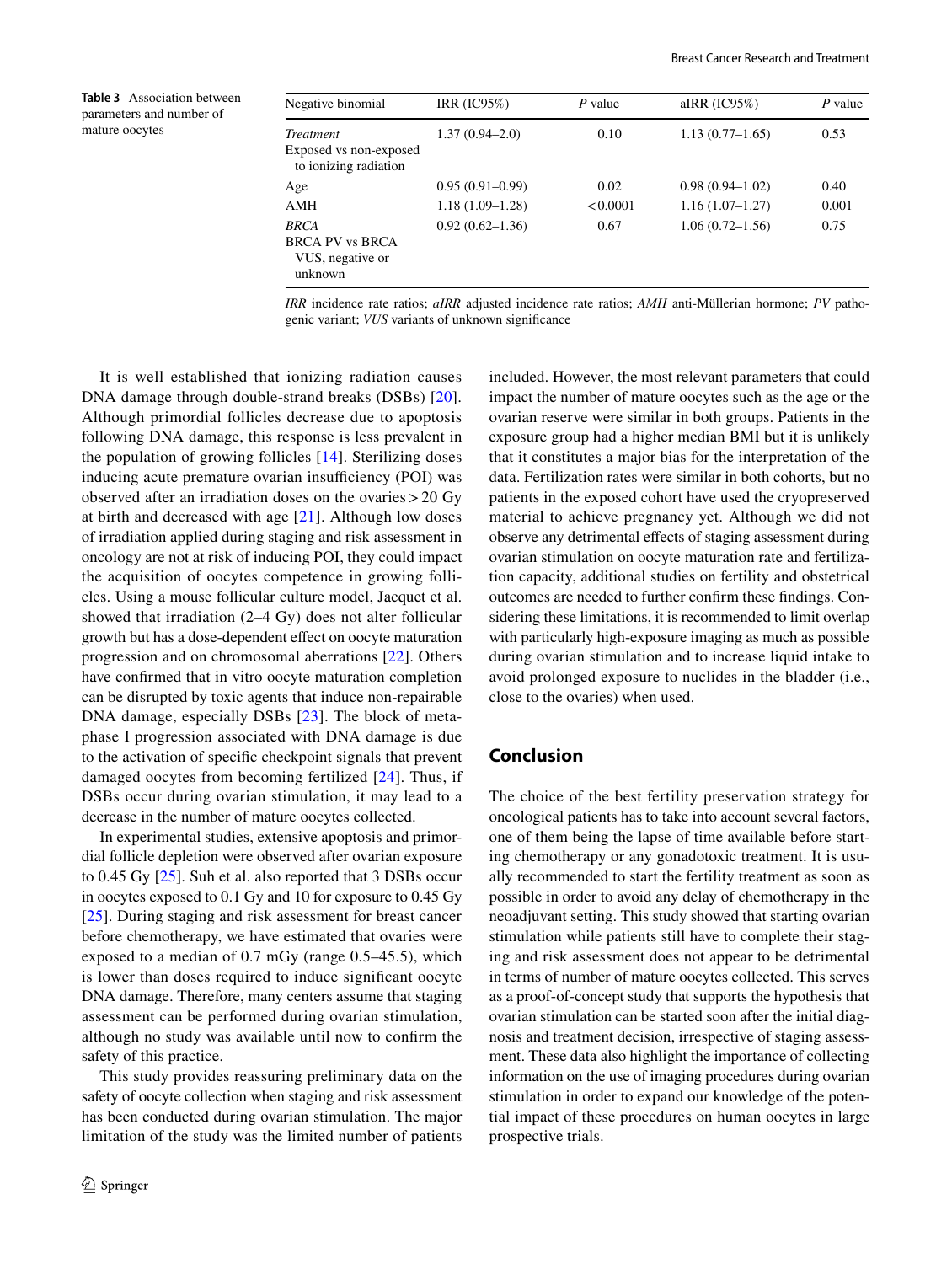**Supplementary Information** The online version contains supplementary material available at<https://doi.org/10.1007/s10549-021-06489-w>.

**Acknowledgements** The authors would like to acknowledge the contribution of a medical writer, Sandy Field, PhD, for English language editing of this manuscript.

**Author contributions** MC, ML, and ID conceived and designed the study, OG, MS, AD, and MC acquired the data. JR, ML, MS, and MC analyzed the data. MC and ID wrote the manuscript and all other authors revised it critically and fnally approved it.

**Funding** Margherita Condorelli and Isabelle Demeestere acknowledge Télévie-FNRS and Fonds Erasme for their fnancial support. This work was supported by Télévie-FNRS (Grant Number: 7.6508.20) and Fonds Erasme (Grant Number: not applicable). Matteo Lambertini acknowledges the support from the Italian Association for Cancer Research ("Associazione Italiana per la Ricerca sul Cancro," AIRC; MFAG 2020 ID 24698) and the Italian Ministry of Health (5 x 1000 funds 2017).

**Data availability** The datasets generated during and/or analyzed during the current study are available from the corresponding author on reasonable request.

**Code availability** Not applicable.

# **Declarations**

**Conflict of interest** Matteo Lambertini acted as a consultant for Roche, Lilly, AstraZeneca, and Novartis and has received honoraria from Sandoz, Roche, Lilly, Pfizer, Novartis, and Takeda, outside the submitted work. Anne Delbaere received grants from Ferring Pharmaceuticals and consultancy or lecture fees from Merck, Gedeon-Richter Ferring Pharmaceuticals, and OVVI Diagnostics, outside the submitted work. Isabelle Demeestere received research grants from Ferring and Roche, consultancy or lecture fees from Roche, Novartis and support for attending meetings from Ferring and Theramex, outside the submitted work. The remaining authors have no conficts of interest to declare.

**Ethical approval** All procedures performed in studies involving human participants were in accordance with the ethical standards of the institutional committee and with the 1964 Helsinki declaration and its later amendments or comparable ethical standards. This study was approved by the ethics committee of CUB-Hôpital Erasme (P2020.328).

**Informed consent** The need for obtaining informed consent was waived by the Hôpital Erasme ethical committee, given that this study was retrospective and non-interventional. Patients have the right to refuse to participate in any clinical trial by informing the hospital which keeps a record of their choice. We hereby confrm that we took into account patient preference and consequently excluded all patients that refused their participation in clinical trials.

# **References**

- <span id="page-6-0"></span>1. Fidler MM, Gupta S, Soerjomataram I et al (2017) Cancer incidence and mortality among young adults aged 20–39 years worldwide in 2012: a population-based study. Lancet Oncol 18:1579– 1589. [https://doi.org/10.1016/S1470-2045\(17\)30677-0](https://doi.org/10.1016/S1470-2045(17)30677-0)
- <span id="page-6-1"></span>2. Heer E, Harper A, Escandor N et al (2020) Global burden and trends in premenopausal and postmenopausal breast cancer: a

population-based study. Lancet Glob Health 8:e1027–e1037. [https://doi.org/10.1016/S2214-109X\(20\)30215-1](https://doi.org/10.1016/S2214-109X(20)30215-1)

- <span id="page-6-2"></span>3. Copson E, Maishman T, Gerty S et al (2014) Ethnicity and outcome of young breast cancer patients in the United Kingdom: the POSH study. Br J Cancer 110:230–241. [https://doi.org/10.](https://doi.org/10.1038/bjc.2013.650) [1038/bjc.2013.650](https://doi.org/10.1038/bjc.2013.650)
- <span id="page-6-3"></span>4. Anderson RA, Amant F, Braat D et al (2020) ESHRE guideline: female fertility preservation. Hum Reprod Open. [https://doi.org/](https://doi.org/10.1093/hropen/hoaa052) [10.1093/hropen/hoaa052](https://doi.org/10.1093/hropen/hoaa052)
- <span id="page-6-8"></span>5. Lambertini M, Peccatori FA, Demeestere I et al (2020) Fertility preservation and post-treatment pregnancies in post-pubertal cancer patients: ESMO Clinical Practice Guidelines. Ann Oncol.<https://doi.org/10.1016/j.annonc.2020.09.006>
- 6. Paluch-Shimon S, Cardoso F, Partridge AH et al (2020) ESO-ESMO 4th international consensus guidelines for breast cancer in young women (BCY4). Ann Oncol 31:674–696. [https://doi.](https://doi.org/10.1016/j.annonc.2020.03.284) [org/10.1016/j.annonc.2020.03.284](https://doi.org/10.1016/j.annonc.2020.03.284)
- <span id="page-6-5"></span>7. Oktay K, Harvey BE, Partridge AH et al (2018) Fertility preservation in patients with cancer: ASCO clinical practice guideline update. J Clin Oncol 36:1994–2001. [https://doi.org/10.1200/](https://doi.org/10.1200/JCO.2018.78.1914) [JCO.2018.78.1914](https://doi.org/10.1200/JCO.2018.78.1914)
- <span id="page-6-4"></span>8. Practice Committee of the American Society for Reproductive Medicine. Electronic address AAO (2019) Fertility preservation in patients undergoing gonadotoxic therapy or gonadectomy: a committee opinion. Fertil Steril 112:1022–1033. [https://doi.org/](https://doi.org/10.1016/j.fertnstert.2019.09.013) [10.1016/j.fertnstert.2019.09.013](https://doi.org/10.1016/j.fertnstert.2019.09.013)
- <span id="page-6-6"></span>9. Bonardi B, Massarotti C, Bruzzone M et al (2020) Efficacy and safety of controlled ovarian stimulation with or without letrozole co-administration for fertility preservation: a systematic review and meta-analysis. Front Oncol 10:574669. [https://doi.](https://doi.org/10.3389/fonc.2020.574669) [org/10.3389/fonc.2020.574669](https://doi.org/10.3389/fonc.2020.574669)
- <span id="page-6-7"></span>10. Cardoso F, Kyriakides S, Ohno S et al (2019) Early breast cancer: ESMO clinical practice guidelines for diagnosis, treatment and follow-up. Ann Oncol 30:1674. [https://doi.org/10.1093/](https://doi.org/10.1093/annonc/mdz189) [annonc/mdz189](https://doi.org/10.1093/annonc/mdz189)
- <span id="page-6-9"></span>11. Chien AJ, Chambers J, McAuley F et al (2017) Fertility preservation with ovarian stimulation and time to treatment in women with stage II–III breast cancer receiving neoadjuvant therapy. Breast Cancer Res Treat 165:151–159. [https://doi.org/10.1007/](https://doi.org/10.1007/s10549-017-4288-3) [s10549-017-4288-3](https://doi.org/10.1007/s10549-017-4288-3)
- <span id="page-6-10"></span>12. Kirk M, Lyon MF (1982) Induction of congenital anomalies in ofspring of female mice exposed to varying doses of X-rays. Mutat Res 106:73–83. [https://doi.org/10.1016/0027-5107\(82\)](https://doi.org/10.1016/0027-5107(82)90191-9) [90191-9](https://doi.org/10.1016/0027-5107(82)90191-9)
- <span id="page-6-11"></span>13. Meirow D, Epstein M, Lewis H et al (2001) Administration of cyclophosphamide at diferent stages of follicular maturation in mice: effects on reproductive performance and fetal malformations. Hum Reprod (Oxford, England) 16:632–637. [https://doi.](https://doi.org/10.1093/humrep/16.4.632) [org/10.1093/humrep/16.4.632](https://doi.org/10.1093/humrep/16.4.632)
- <span id="page-6-12"></span>14. Stringer JM, Winship A, Zerafa N et al (2020) Oocytes can efficiently repair DNA double-strand breaks to restore genetic integrity and protect ofspring health. Proc Natl Acad Sci USA 117:11513–11522. <https://doi.org/10.1073/pnas.2001124117>
- <span id="page-6-13"></span>15. Marangos P, Carroll J (2012) Oocytes progress beyond prophase in the presence of DNA damage. Curr Biol 22:989–994. [https://](https://doi.org/10.1016/j.cub.2012.03.063) [doi.org/10.1016/j.cub.2012.03.063](https://doi.org/10.1016/j.cub.2012.03.063)
- <span id="page-6-14"></span>16. Gougeon A (1996) Regulation of ovarian follicular development in primates: facts and hypotheses. Endocr Rev 17:121–155
- <span id="page-6-15"></span>17. Goldrat O, Gervy C, Englert Y et al (2015) Progesterone levels in letrozole associated controlled ovarian stimulation for fertility preservation in breast cancer patients. Hum Reprod (Oxford, England) 30:2184–2189.<https://doi.org/10.1093/humrep/dev155>
- <span id="page-6-16"></span>18. Radiology ACo (2018) ACR–SPR practice parameter for imaging pregnant or potentially pregnant adolescents and women with ionizing radiation. [https://www.acr.org/Clinical-Resources/Radio](https://www.acr.org/Clinical-Resources/Radiology-Safety/Radiation-Safety) [logy-Safety/Radiation-Safety](https://www.acr.org/Clinical-Resources/Radiology-Safety/Radiation-Safety)